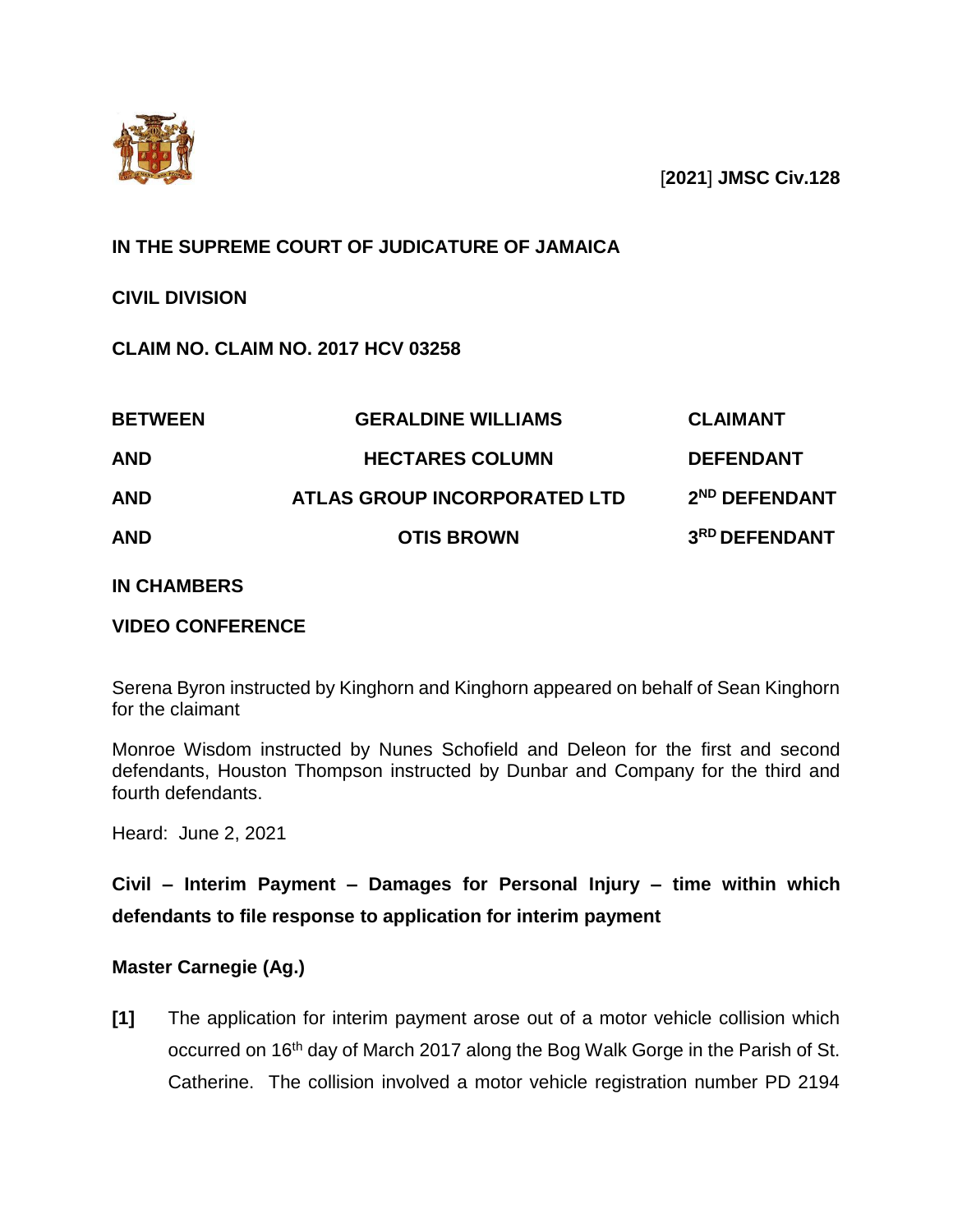(the taxi) in which the claimant Miss Williams was a passenger, and motor vehicle registration number CK4244 the property of the second defendant and operated by the first defendant. As a result, the claimant instituted proceedings by way of claim form and particulars of claim on October  $10<sup>th</sup>$  2017 to recover damages for personal injuries sustained. The second defendant filed an ancillary claim and avers that the accident was contributed to by the negligence of the third and fourth defendants. By virtue of the defence filed, and ancillary claim, there is in dispute which defendant or defendants are liable for damages for the personal injury of the claimant.

- **[2]** The following were taken into consideration in arriving at a decision: oral submissions advanced by the claimant for an award of interim payments; the oral submissions by the defendants against interim payments; the law surrounding interim payments that is (procedure for application; time within which the defendant can make an application for interim payments conditions to be satisfied in awarded interim payments); Civil Procedure Rules 2002 and the relevant case law.
- **[3]** Miss Williams filed an application supported by affidavit for an order for interim payment for the sum of \$1, 500, 000.00. Miss Brown relied solely on the affidavit of Miss Williams and therefore submissions made were without reference to any law, except for the Civil Procedure Rules.
- **[4]** The grounds upon which Miss Williams made the application are as follows:
	- 1. This is a claim for damages for personal injuries where all the defendants who could possibly be liable have been put before the Court;
	- 2. Miss Williams was a passenger in one of the vehicles that collided
	- 3. One or both sets of defendants will inevitably be held liable for the occurrence of the accident;
	- 4. There is no allegation of contributory negligence against Miss Williams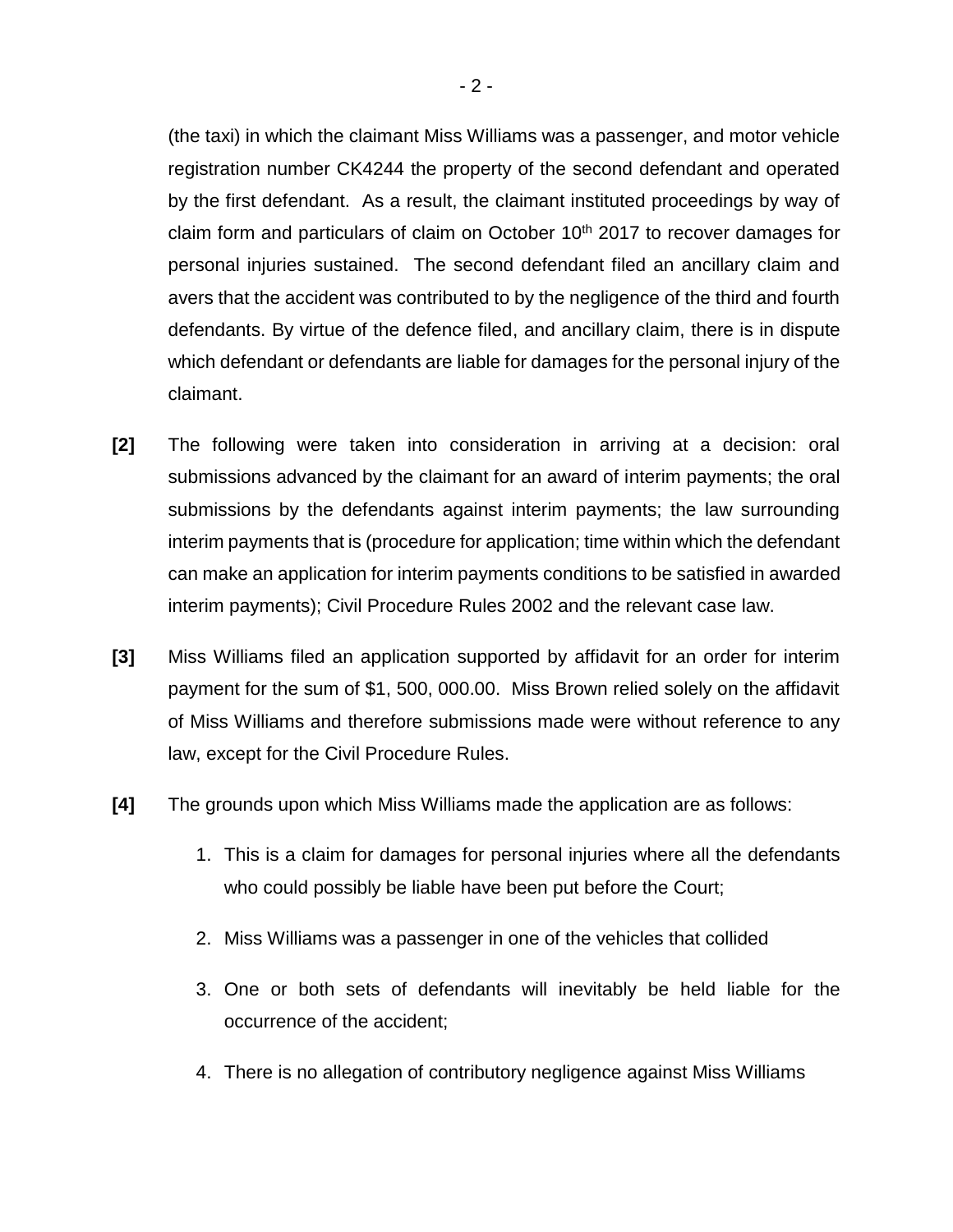- 5. Consequently, if the claim goes to trial the claimant will obtain judgement for substantial damages from at least one defendant or both sets of defendants pursuant to Rule 17.6 (3)(a) of CPR;
- 6.  $1<sup>st</sup>$  and  $2<sup>nd</sup>$  defendants are insured with JN General Insurance Company Limited in respect of the instant claim pursuant to rule 17.6(3)(1)(a) notice of proceedings have been filed and served on the said Insurance Company;
- 7. 3<sup>rd</sup> and 4<sup>th</sup> defendants are insured with Advantage General Insurance Ltd. Notice of proceedings filed and served on both companies in respect of the instant claim pursuant to rule 17.6(3)(1)(a) notice of proceedings have been filed and served on the said Insurance Company;
- 8. where paragraph (3) applies it is satisfied that if the claim went to trial, the claimant would obtain judgment against the defendant from whom an order for interim payment is sought for a substantial amount of money or for costs.
- 9. The claimant makes a claim for personal injury sustained as a passenger of the vehicle registered PD2194.
- **[5]** The documents relied on by the claimant in support of the application were:
	- 1. Medical report from the Linstead Hospital dated October  $9<sup>th</sup>$  2020;
	- 2. Medical report from Mr. Omar Francis dated 28<sup>th</sup> July 2020
	- 3. Invoice from Mr. Omar Francis in respect of medical expenses.
- **[6]** Oral submissions on behalf of the first and second defendant was that the overall value was not provided in the application and an interim payment can only be made in respect of a reasonable sum. Mr. Wisdom says he cannot concede in such circumstances as there is no establishment as to the overall value of the claim and the sum stated in the notice of application will likely exceed value of the claim. Mr. Wisdom for the defendants further argued that rule 17.5(5) (b) and (c) was not complied with adding that the reason for interim payments are for medical payment and other expenses.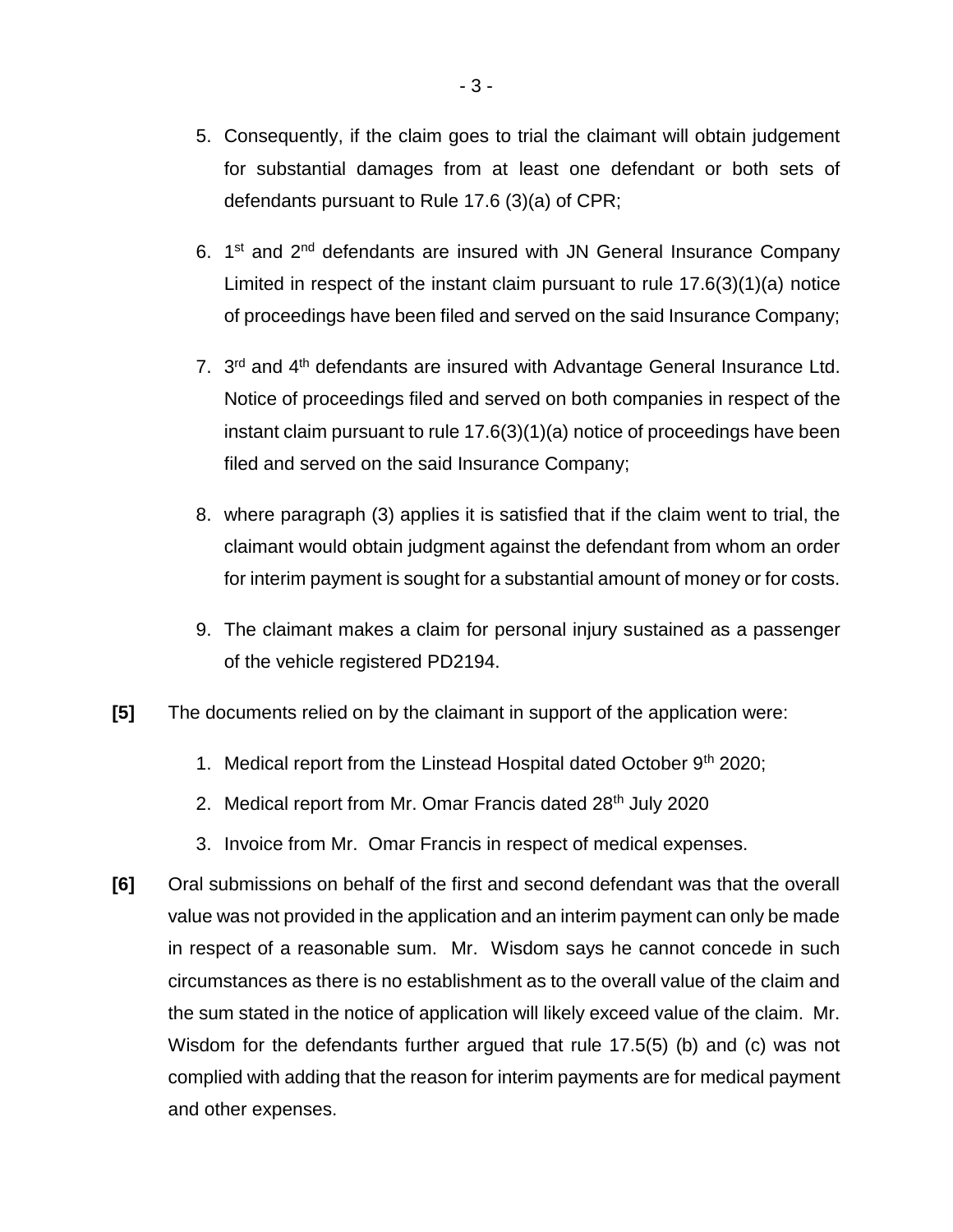- **[7]** Miss Thompson agreed with arguments of Mr. Wisdom, and requested that the Court consider the affidavit filed by her on behalf of the third and fourth defendants be considered in arriving at a decision. At the time of this hearing the affidavit of which Mrs. Thompson spoke was not before me and by Miss Thompson's own admission at time of hearing she could not definitively say whether the affidavit she filed on behalf of the third and fourth defendants was filed or even left her office. Subsequent checks revealed that the affidavit was filed on June 2<sup>nd</sup> 2021, but was not uploaded to the system.
- **[8]** Based on the evidence put forward, the issues to be resolved are whether
	- i. the application is in compliance with CPR 17.5 (5) and 17.6;
	- ii. on the evidence presented, interim payments can be made; and
	- iii. the application in response to the application by Miss Houston against the payment of interim payment should be taken into consideration given the requirements of the CPR.
- **[9]** The Civil Procedure Rules 17.5 provides that a notice of an application for an order for interim payment must be –
	- (a) on served not less than 14 days before the hearing of the application;
	- (b) and supported by evidence affidavit
- **[10]** An order for interim payment are likely to be made in claims where it appears the claimant will achieve at least some success and where it would be unjust to delay, until after the trial, the payment of the money to which the claimant appears to be entitled **A Practical Approach to Civil Procedure Fifth Edition p. 348**. The Civil Procedure Rules provides that the Court may grant interim remedies including an order for interim payment under rules 17.5 and 17. 6, of a sum on account of any damages or debt or other sum which the Court may find the defendant is liable to pay. One of the main reasons for interim payments is to enable the claimant to pay for treatment **A Practical Approach to Civil Procedure Fifth Edition Supra**.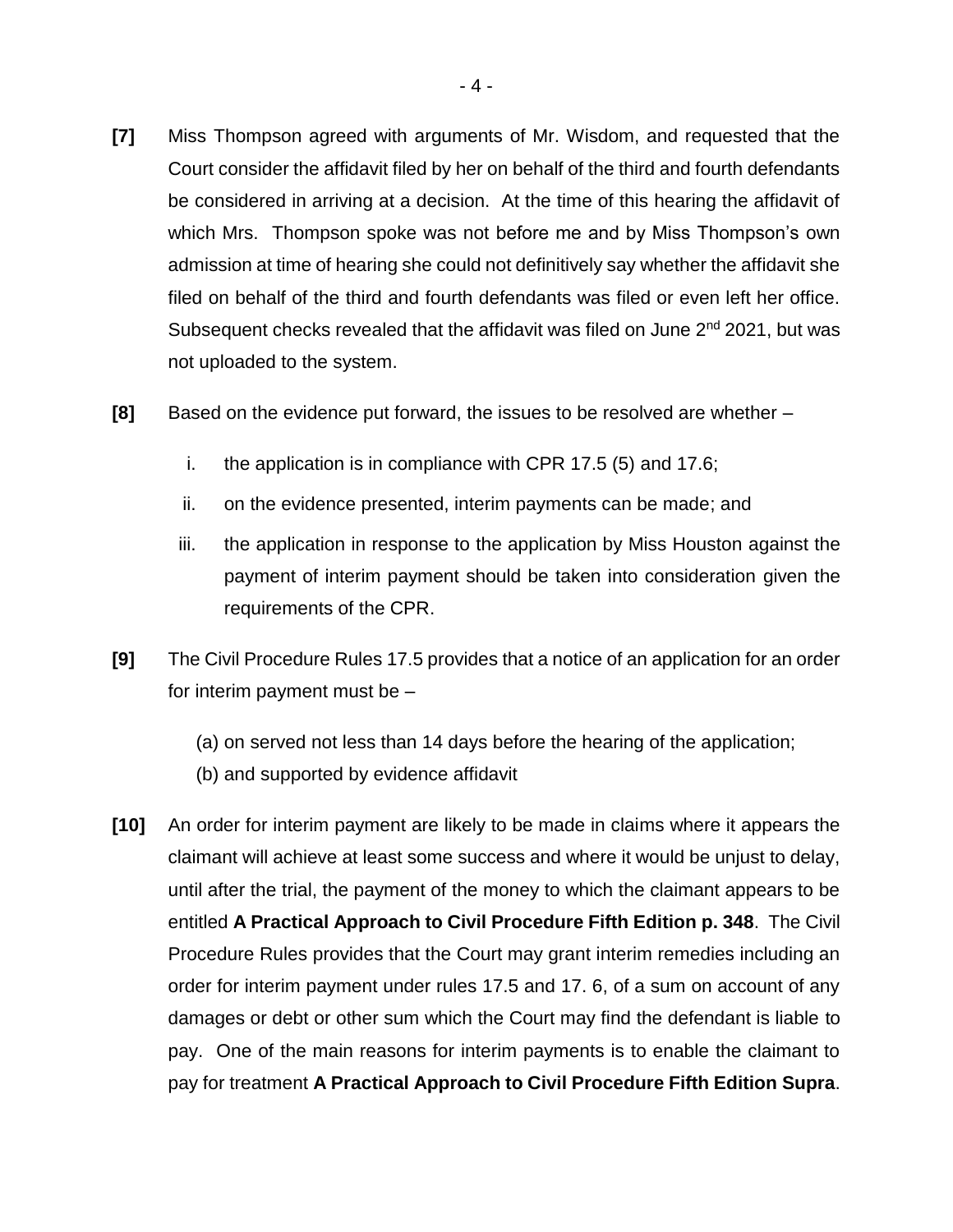- **[11]** Rule 17. 5 (5) of the CPR sets out what must be included in the affidavit in support of an application for interim payment. The rule states the affidavit must -
	- (a) briefly describe the nature of the claim and the position reached in the proceedings;
	- (b) state the claimant's assessment of the amount of damages or other monetary judgment that are likely to be awarded;
	- (c) set out the grounds of the application;
	- (d) exhibit any documentary evidence relied on by the claimant in support of the application;
	- (e) if the claim is made under any relevant enactment in respect of injury resulting in death, contain full particulars of the person or persons for whom and on whose behalf the claim is brought; and
	- 6) where the respondent to an application for an interim payment wishes to rely on evidence or the claimant wishes to rely on evidence in reply, that party must
		- a) file the evidence on affidavit; and
		- b) serve copies on every other party to the application, not less than 7 days before the hearing of the application.
- **[12]** The Rule 17.6 (2) and (3) of the CPR lays out the conditions to be satisfied in order to be awarded interim payments in respect of claim for personal injuries -
	- (2) In addition, in a claim for personal injuries the court may make an order for the interim payment of damages only if the defendant –
		- (a) is insured in respect of the claim;
		- (b) a public authority; or
		- (c) a person whose means and resources are such as to enable that person to make the interim payment.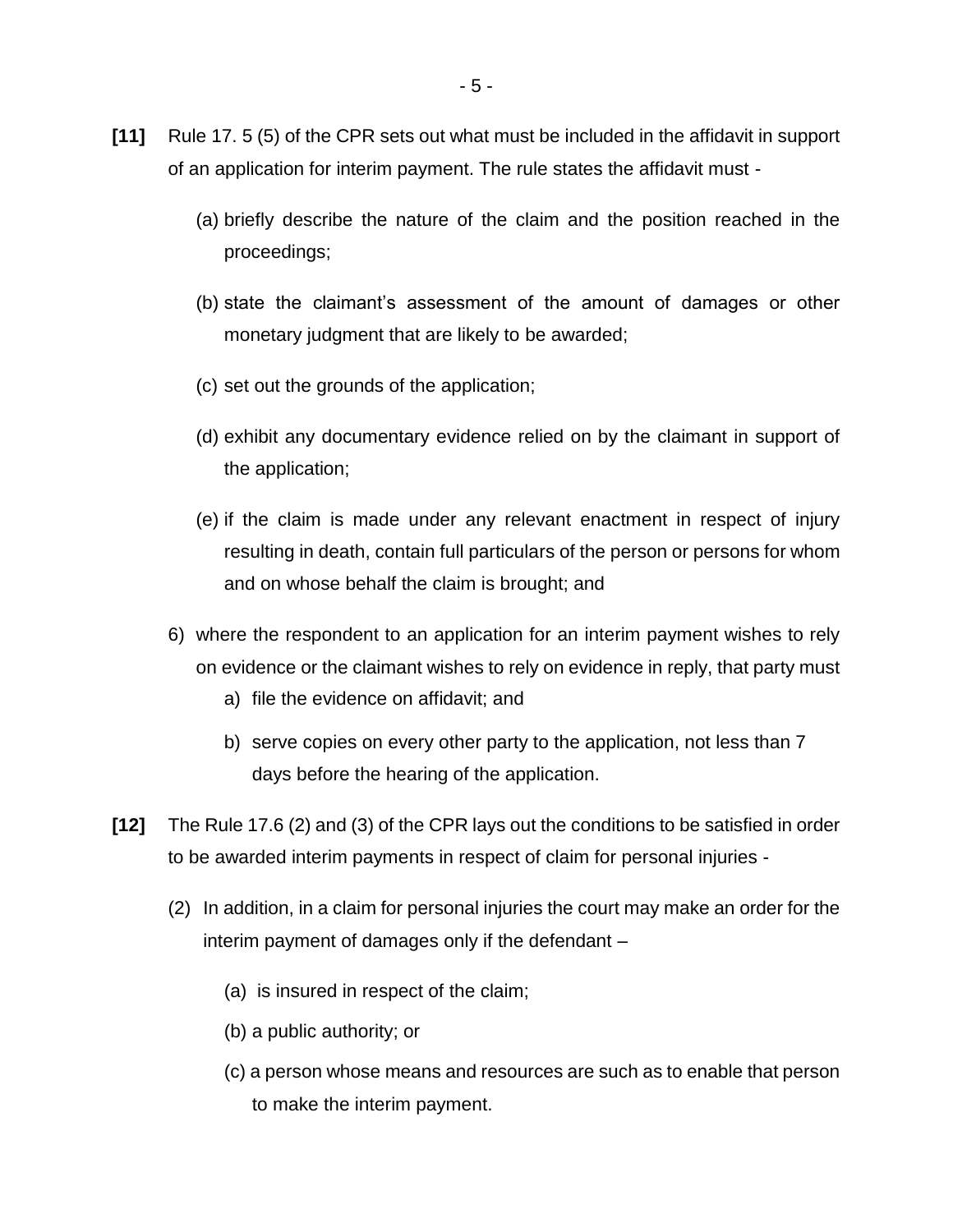- (3) in a claim for damages for personal injuries where there are two or more defendants, the court may make an order for the interim payment of damages against a defendant if –
	- (a) it is satisfied that, if the claim went to trial the claimant would obtain judgment for substantial damages against at least one of the defendants (even if the court has not yet determined which of them is liable); and
	- (b) paragraph (2) is satisfied in relation to each defendant.
- (4) The court must not order an interim payment of more than a reasonable proportion of the likely amount of the final judgment.
- **[13]** Rule 17.6 (3) provides in a claim for damages for personal injuries where there are two or more defendants, the court may make an order for the interim payment of damages against any defendant if –
	- (a) If the claim went to trial, the claimant would obtain judgement for substantial damages against at least one of the defendants (even if the court has not yet determined which of them is liable); and
	- (b) Paragraph (2) is satisfied in relation to each defendant.

#### **APPLICATION OF THE LAW**

- **[14]** As there is no issue as to whether rules were followed in submitting the application, it is left to be considered whether the application made it is appropriate for an interim payment to be paid.
- **[15]** Interim payments are available in any type of claim whether in contract, tort or under any other principle of law **Commonwealth Caribbean Civil Procedure, Gilbert Kodilinye and Vannessa Kodilinye p. 289**. It is therefore trite that this claim is one for which interim payments are available.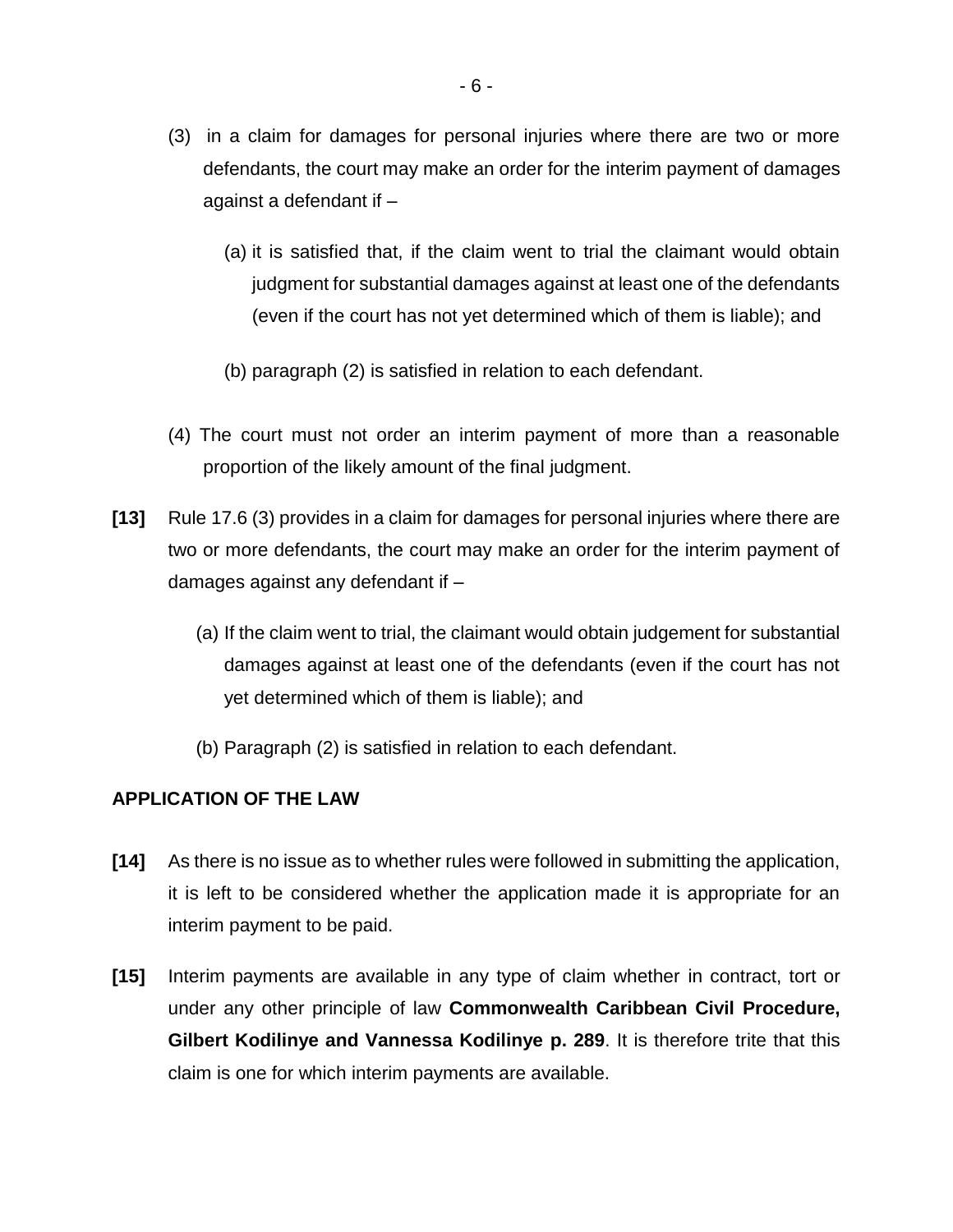Interim payments is a payment in advance on account of any damages which a plaintiff may ultimately be awarded at the conclusion of the trial. The purpose of an interim payment is to ensure that a claimant is not kept out of his money for an unduly long period. P. 288

Further the purpose is to alleviate the hardship that may otherwise be suffered by claimants who may have to wait substantial periods of time before the recover any damages in respect to wrongs **A Practical Approach to Civil Procedure Fifth Edition Supra.**

- **[16]** At the time of hearing the application the claimant's attorney estimated the length of the time of the trial estimated for three to five years and refers to this period as unduly long. The argument advanced in respect of undue length of time is tied to the issue of hardship suffered by the person claiming interim payment during or the before trial. The claimant's attorney request for an order an interim payment of \$1,500,000.00, is in the absence of any information regarding the overall assessment of the claim, that is assessment of damages or other monetary judgement likely to be awarded.
- **[17]** Mr. Wisdom argued that the established principle is that the Court must not order an interim payment of more than a reasonable proportion of the likely amount of the final judgement. Mr. Wisdom further argued that he cannot concede to such an order as the amount of the claim has not been established and therefore it cannot be said that \$1,500,000.00 is a reasonable sum, in the absence of an overall value of the claim. Mr. Wisdom went on further to state that rule 17.5 (5) (b) and (c) were not complied with nor other reasons for interim payment in respect of medical expenses and payment of other things to offset hardships etc. I agree with Mr. Wisdom on this point.
- **[18]** The sole reliance on medical report and invoices in respect of same, totalled at a little over \$36,000.00 representing the sum for special damages. Further, there was no evidence put forward as to any hardship that the claimant is experiencing in meeting medical bills as a result of the collision, or mounting medical expenses as a result of the injuries sustained in the collision. I must add that rule 17.5 (5) is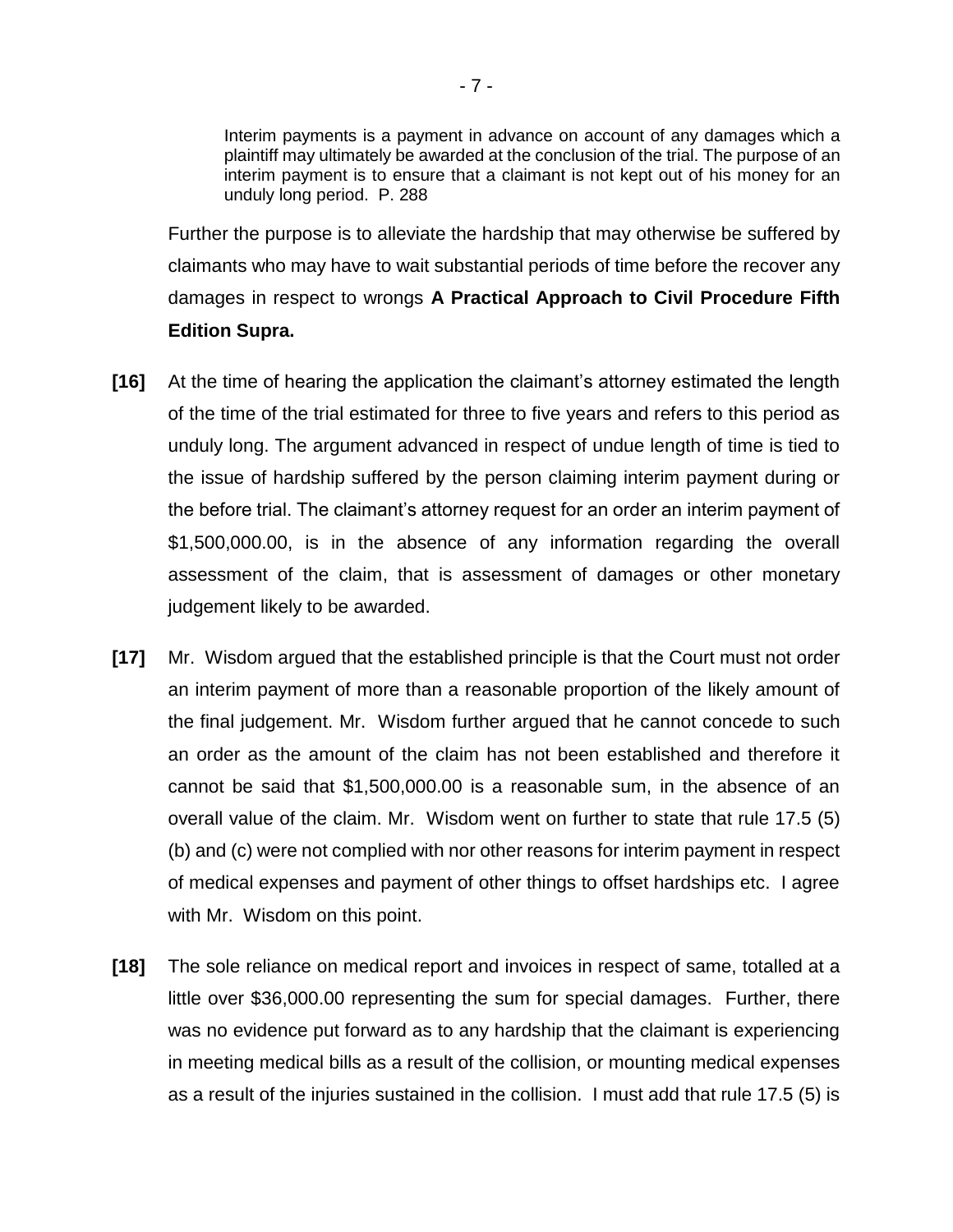not to be read disjunctively and therefore the affidavit should include all in respect of subparagraph (5) where applicable.

**[19]** All four defendants are insured in respect of claim another condition for making an application for interim payment **Commonwealth Caribbean Civil Procedure Gilbert Kodilinye and Vannessa Kodilinye pp. 289-290**. Given the evidence, the claimant has satisfied this condition as per CPR 17.6 (2)(a). However, the question remains if the action proceeded to trial, would the claimant obtain judgment for substantial damages against the defendant or, where there are two or more defendants, against anyone of them? There is no contributory negligence on the part of the claimant, and it is still in dispute which defendant is liable and could be argued therefore that one or more of the defendants could all be liable and the claimant, could likely succeed in obtaining judgment against one or all of the defendants. Indeed, the court must be satisfied that the claimant will succeed. The authority for succeeding on this ground is set out in **Christopher Cunningham v. Debulin Ewan et al [2019] JMSC CIV 39, 2014 HCV 05837**.

> The claimant must satisfy the court that if the claimant's claim went to trial she would obtain judgment against the defendants. This requires a higher standard than the ordinary civil standard of balance of probabilities.

British and Commonwealth Holdings plc v Quadrex Holdings Inc. [1989] QB 842 at p. 866 the burden of proof is

*'*requires that the court at the first stage, to be satisfied that the plaintiff will succeed and the burden is a high one: it is not enough that the court thinks it likely that the plaintiff will succeed at trial…"

The facts of **Christopher Cunningham v. Debulin Ewan et al [2019] JMSC CIV 39, 2014 HCV 05837** that case is to be distinguished from this case as there was evidence as to what the overall assessment of damage would be and therefore the means to assess the likely award and by extension what a reasonable payment would be. In addition, there was no dispute as to whether the claimant is liable or the defendant. In this case the question is whether on the evidence given it is one